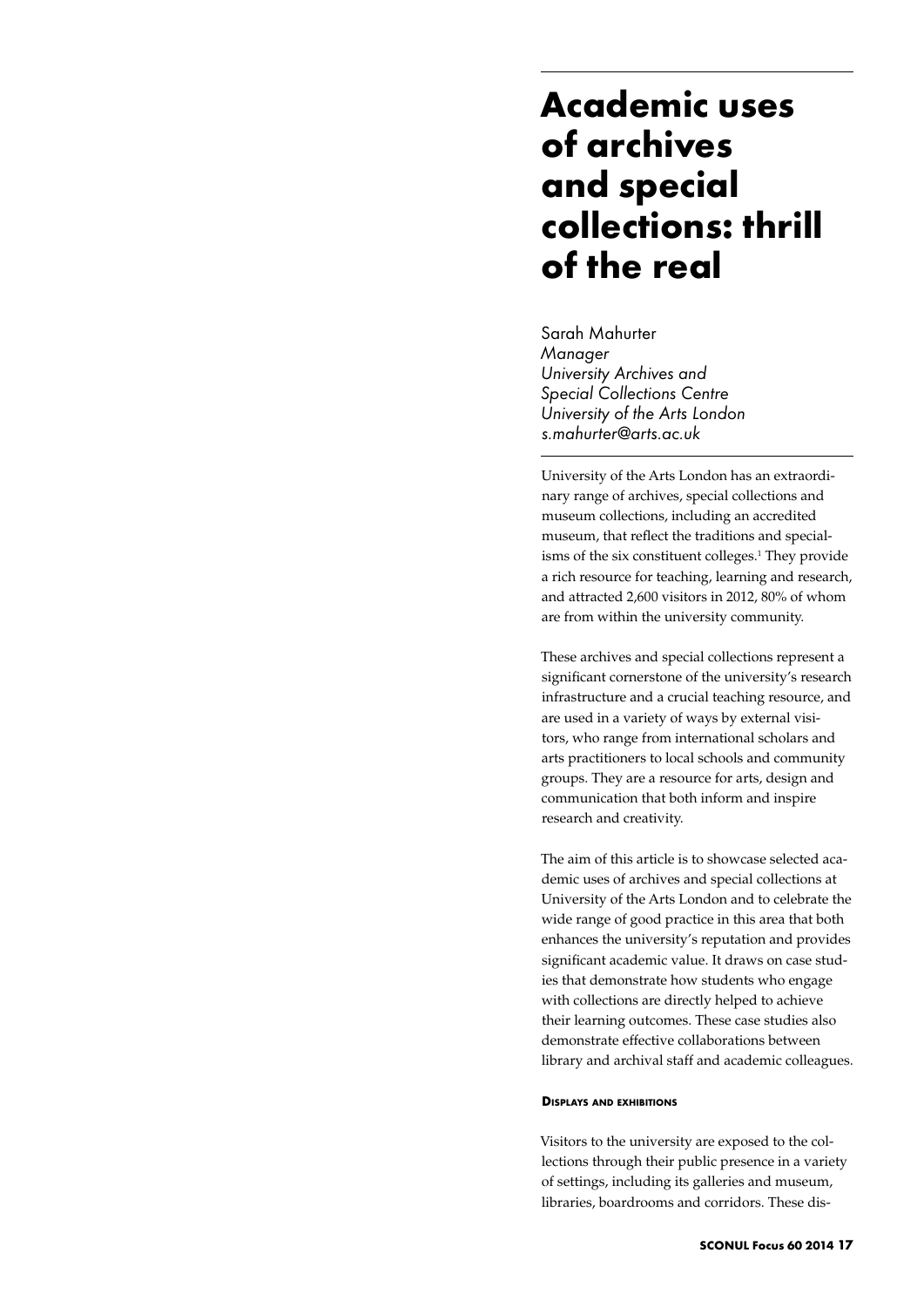plays are seminal in defining the culture of University of the Arts London in terms of its legacy, contemporary practice and future direction. They are a physical manifestation of the values of the academy and scholarship and a living representation of the university's contribution to the creative arts.



*Gallery window at CSM, showing work from In Exchange Credit: Judy Willcocks. Student work from In* 

*Exchange on display at Central Saint Martins*

Themed exhibitions demonstrate the range of special collections material being used on courses, and how access to them inspires the creation and display of new work. For example, books created by students in BA (Hons) Graphic Design Communication at Chelsea College of Arts have been ingested into the Artists' Books collection. Exhibitions curated by staff and students regularly feature in many of our libraries, and a series of shows at Camberwell Chelsea and Wimbledon have been documented in a recent library publication.2 The MA course in Culture, Criticism and Curation includes a five-session workshop on archiving, and develops into a curatorial project which is brought to realisation in the Lethaby Gallery at Central Saint Martins (CSM) and the library window in London College of Communication (LCC). Students work in two groups with archives from CSM's Museum and Study Collection and the Stanley Kubrick Archive. This is a 'live' project, in which the students' work contributes to the ongoing cataloguing, archiving and

public programming work of the museum and the archive.

Curators from other universities, museums and galleries have included materials borrowed from collections across the university in major and international exhibitions, from the Barbican in London to the Museum of Image and Sound in Sao Paulo. An exhibition based on the university's Stanley Kubrick Archive has been attracting huge visitor numbers since its started touring internationally in 2004; it will continue to tour for the foreseeable future, thus raising the profile of the university worldwide. Public engagement is a vital and well-established practice in bringing collections to a wider audience, and consequently continues to be an important aspect of the work of our archivists and special collections librarians.

## **Student engagement**

The excitement and inspirational value of interacting at first hand with primary resource materials cannot be underestimated. This is achieved through object-based learning, a method of teaching that is both preferred by students and of great value to academic staff wishing to innovate, engage and enhance the student experience.<sup>3</sup> It contributes to the development of key skills in observation, communication and teamwork and is inspirational as well as informative when used within a pedagogic context by staff who manage collections. There is also great value in the opportunity to touch and learn from the object directly. Object-based learning elicits powerful responses from all who engage with the physical artefacts. Two of our internationally renowned alumni echo these sentiments:

> The collections are a rich opportunity to see and hold first-hand the real thing; the experience cannot be underestimated in the development of our understanding of the objects we create. The rich and varied Printing Historical Collection opened a world of possibilities to me when I was a student at the London College of Printing. I felt immediately I had found a place I could inhabit. The collection formed the foundation of my understanding of the printed word and gave me a route to develop my own language; it is a truly wonderful resource – long may it grow.

*(Les Bicknell, book artist and alumnus of London College of Communication)*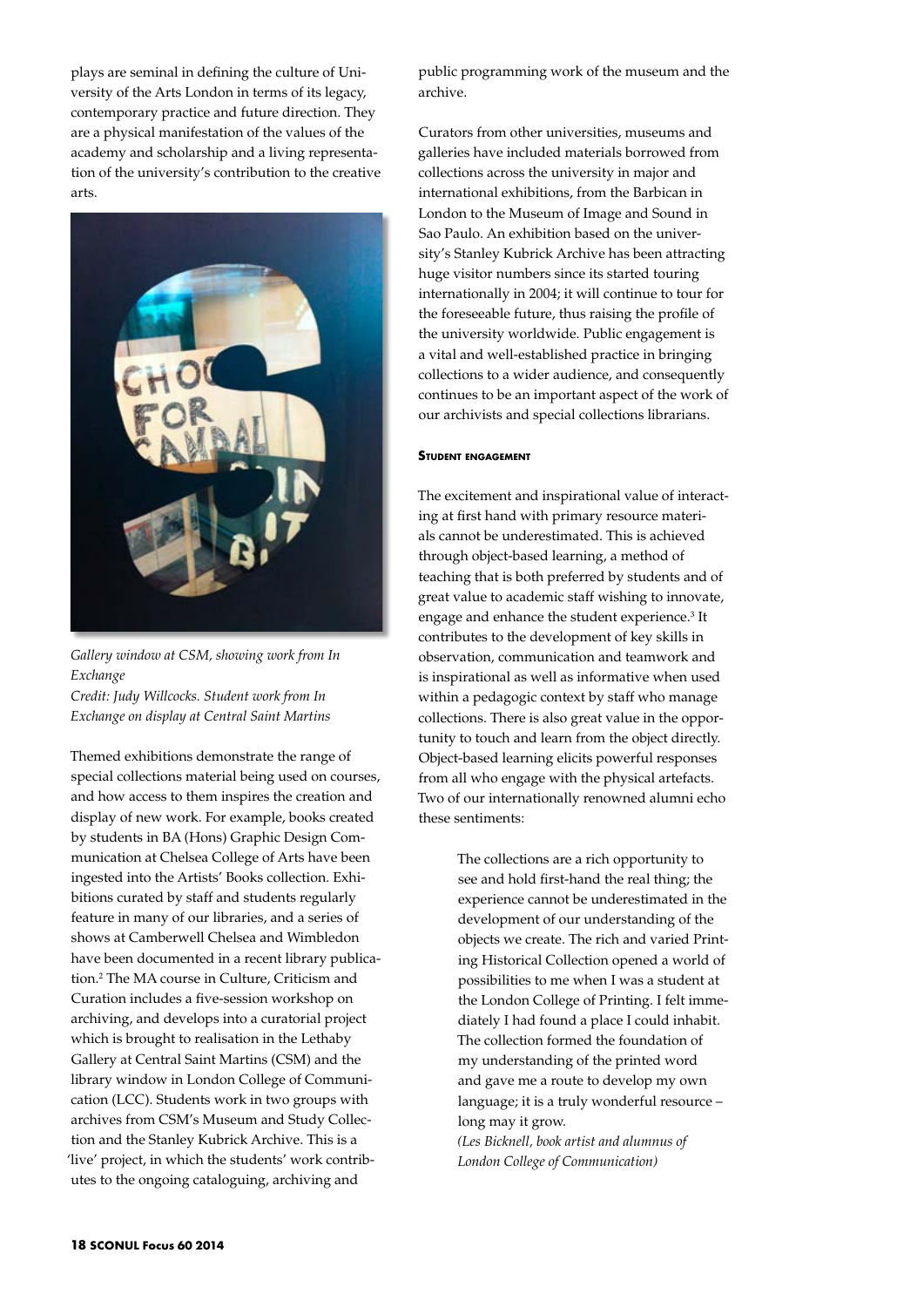Whilst fashion designer Stella McCartney, alumna of Central Saint Martins and Honorary Professor, stated:

> The libraries have fantastic research collections which I loved using. I always felt privileged to have these amazing resources at my disposal.

A series of case studies shows students engaging with collections at University of the Arts London as part of their undergraduate studies.

At London College of Fashion, Jane Holt, Senior Research Fellow, Archives, worked with the Course Leader of BA (Hons) Bespoke Tailoring and the Programme Director of Cultural and Contextual Studies, to introduce the LCF archives to first-year students to support projects such as the Trouser Project, which was part of the research, design and tailoring unit of the course.

Jane displayed examples of tailored suits from the menswear collection so students could handle the garments to examine their design, cut and construction. They began to learn how to identify the different tailoring techniques used by individual tailors and apply this to their own garment construction. The archive session was practicebased, focusing on how the knowledge gained from close examination and analysis of an existing garment could be transferred and translated into their own work. Detailed investigation of the cutting and sewing techniques used, for example, in pockets, trouser widths and seams informed how the students could construct their own tailored garments.

A student from the Bespoke Tailoring course commented:

> I have been really inspired...being able to see the clothes and look at them closely is great, I can see how the fly on these trousers was altered.

Gustavo Grandal Montero, Academic Support Librarian, worked with the Senior Lecturer in Interior and Spatial Design to develop formal learning outcomes for first- and second-year students using the special collection of Artists' Books in the Library of Chelsea College of Arts. Firstyear students were asked to use a selection of artists' books to explore their sense of home. The course cohort comprises international students from China and Asia, so books were specifically chosen to create a platform to discuss non-western ideologies. Discourse around the home was accessed through the typefaces, images, paper and print as these were all elements that the artist had chosen to convey political messages and content. The seminar was a huge success. International students, who were often quiet in classroom sessions, were empowered to talk and engage through their interaction with artists' books that embodied familiarity for them. They grew in confidence and contributed to the learning of their fellow students, which was particularly strong in the areas of analysis, communication and presentation.

The Museum and Study Collection at Central Saint Martins was used to support Hidden Treasures, a project in which the Head of Museum, Judy Willcocks, and the Professor of Typography developed a brief that asks students to create three posters using different techniques, to promote items within the Museum and Study Collection. The professor chose rare, early printed books from the Museum and incorporated them into his teaching to bring hidden collections back to the forefront of learning. Students were asked to research and photograph a book or object of their choice, and create posters using images taken by their peers. This project stretched the students by challenging their research processes and the way they created work.

Through these encounters with museum objects within collections, the students developed skills that enabled them to see and create things in different and responsive ways; these are essential skills that the students will be able to transfer to their professional practice when they are required to respond to client briefs.

Judy says of their collaboration:

Obviously Phil knows a lot more about typography than I do so I was keen to let him loose in the collection to see what he would identify as being of interest his students.

For the professor, the collaboration is very much about exchanging specialist knowledge to choose objects for a graphic and typography course unit and, in his words:

> [to] show students things that they wouldn't ordinarily see and appreciate physical objects firsthand rather than second hand as images reproduced in books or on the internet.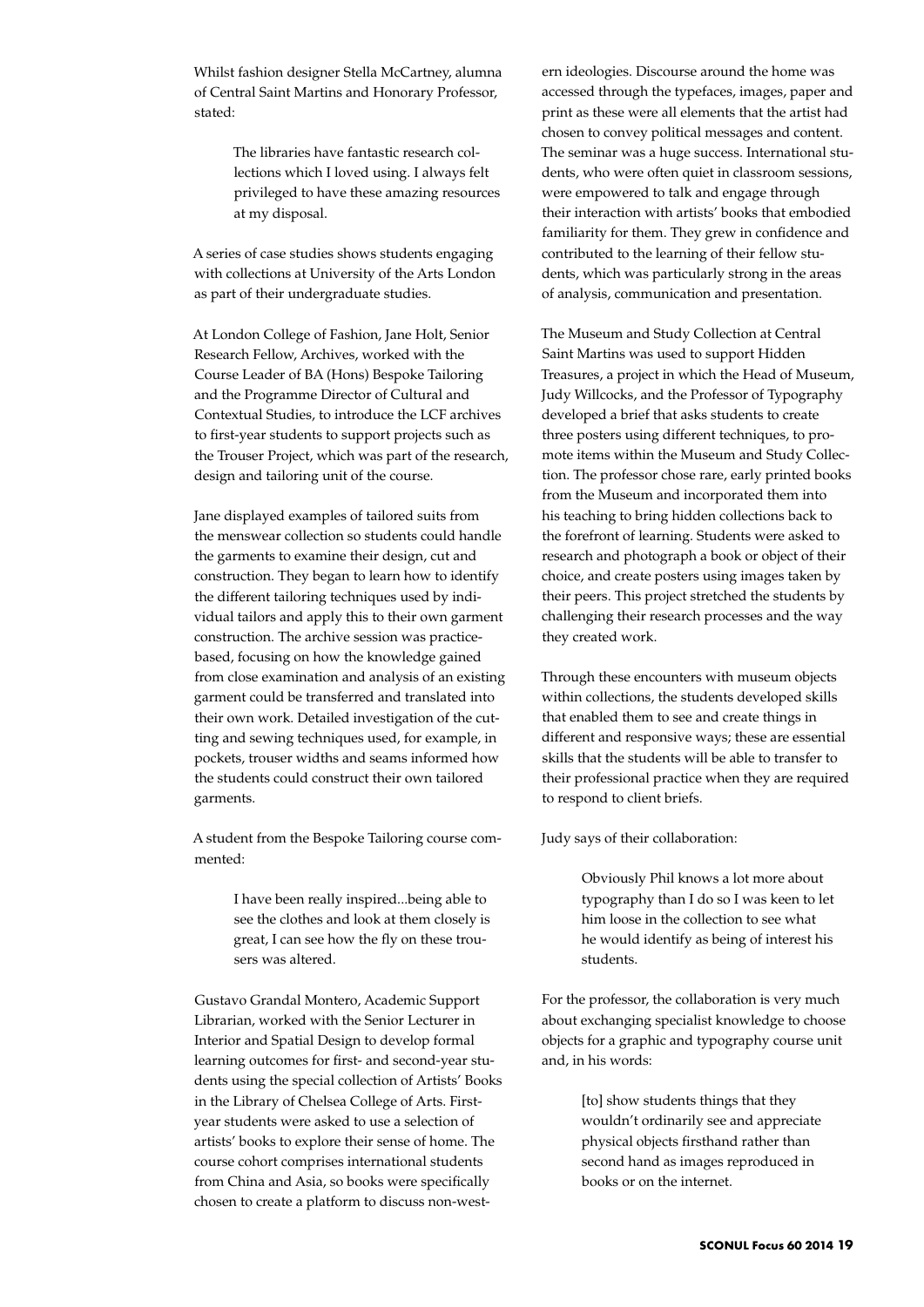The Stanley Kubrick Archive is used each autumn term by students on an elective course, Inspired by Kubrick. Students from many disciplines at London College of Communication are given the opportunity to explore, be inspired by and respond to the archive of one of the greatest filmmakers and directors of our time. They work in small inter-disciplinary groups to propose a creative response to the archive, which is presented to the group and to invited guests at an external venue at the end of the nine-week course. The interdisciplinary nature of the course has resulted in presentations on subjects as diverse as sound art, marketing, film-making, oral history and photography. The elective course challenged not only new ways of seeing, thinking and researching, but also new ways for the students to create and communicate their responses. Several examples of the work created by students are kept alongside the archive to provide future inspiration.



*Kubrick book Credit: Julie Reynolds. Student work from the Stanley Kubrick Archive elective course, 2011.*

Some of our PhD students and staff engaged in research make direct use of the archives and special collections to inform their work. Although collection management and academic staff consider that the availability of archives and special collections is essential to the work of a researcher, there is currently less work at this level and more at undergraduate level. To encourage further research, the university is looking to pair up professors with collections of particular interest to them. The aim is to create a group of 'collection champions' who, through one-to-one advice and workshops, may further encourage academic staff, early career researchers and PhD students to use the collections alongside collection managers and archivists, who play an important role in developing research skills in these key groups.

Some examples of the academic value of collections at research level include the use of the EMAP Archive (*Drapers record and Shoe and leather news*) at London College of Fashion, which has been used to find evidence for terminology relating to handbags (this will be included in a published book), and for the labels and cataloguing in the new Simone Handbag Museum in Korea. It has also been used to access articles and advertising on men's underwear for book chapters and conference papers. The Thorold Dickinson archive was used by a PhD student at London College of Communication for primary research material. His research was based on a script of the film *Blue vanguard* (1957), produced by the United Nations about the Suez Crisis of 1956, and was supported by a screening at the college of the rarely seen film.

Collections often inspire public lectures and symposia in the national and international arena. For example, the Jocelyn Herbert Archive is at Wimbledon College of Arts. The annual Jocelyn Herbert Lecture, set up by the university and supported by the Rootstein Hopkins Foundation, takes place at the National Theatre. The lecture stimulates debate about the often under-celebrated profession of stage design, and honours Jocelyn Herbert for her part in revolutionising the look of post-war British theatre. The university held a successful symposium 'Into the archive: reviewing Kubrick' at Los Angeles County Museum of Art on 9 February 2013, to celebrate the Stanley Kubrick travelling exhibition at this venue. Academic and curatorial staff from the university and the V&A Museum presented papers based on their engagement with the archive in relation to their own practice, in stage design, documentary film-making and oral history.

The wide range of archives and special collections held by the university provide opportunities to enhance and increase subject-specific knowledge and core skills in support of academic work and creative practice. These skills include listening, oral communication, discussion, presentation, organisation and team work, time management and independent thinking. The case studies referenced here form the basis of a report that will be used as a celebration of what we currently do and as a prompt for discussion about future developments and new activities that will draw upon our archive, museum and special collections.4

Sometimes using special collections are seen as an activity for the élite, but this article showcases some of the ways we have sought to highlight